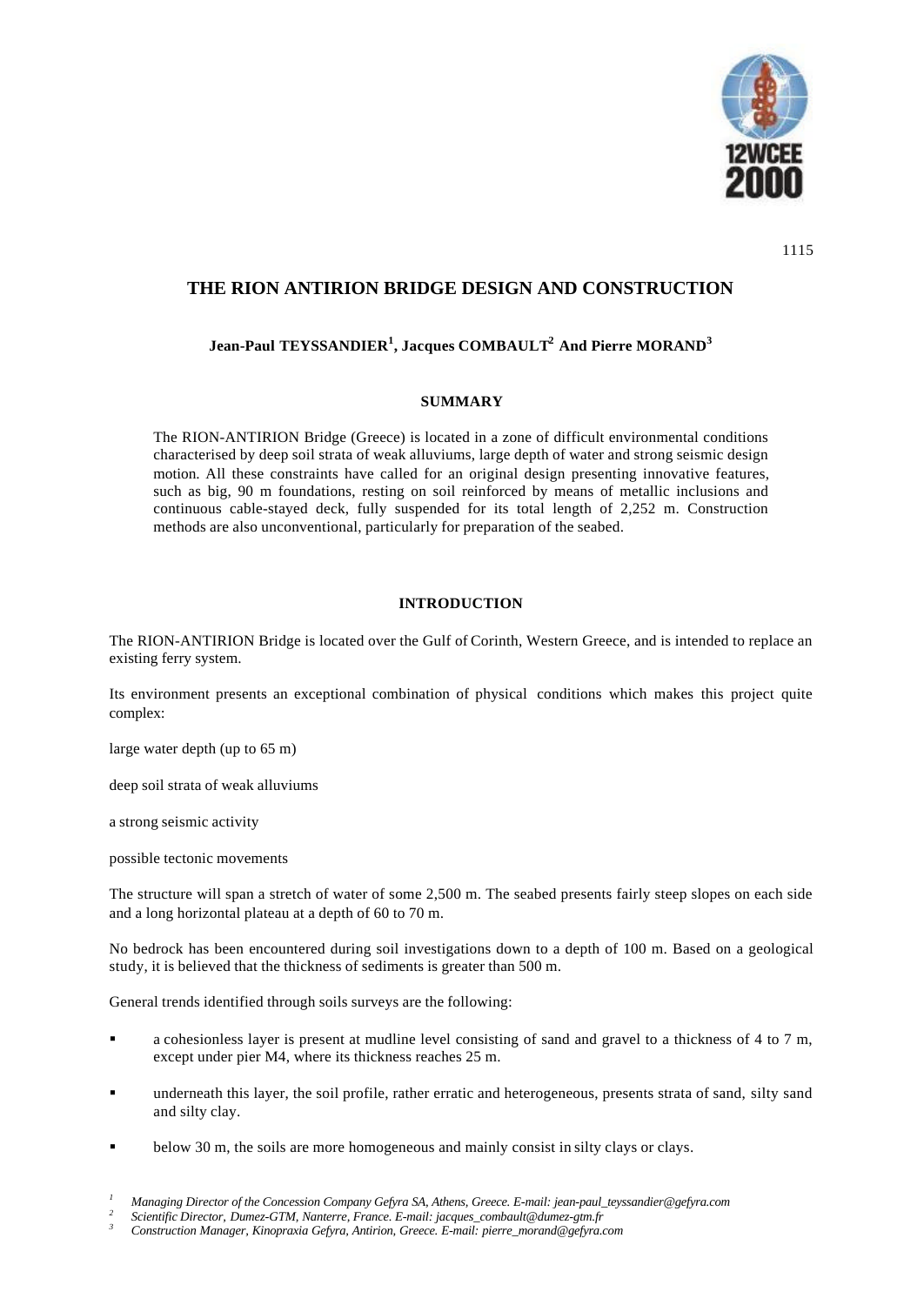In view of the nature of the soils, liquefaction does not appear to be a problem except on the north shore, where the first 20 m are susceptible of liquefaction.



#### **Figure 1: Design horizontal spectrum**

The seismic conditions to be taken into account are presented in the form of a response spectrum at seabed level given in figure 1. The peak ground acceleration is equal to 0.48 g and the maximum spectral acceleration is equal to 1.2 between 0.2 and 1.0 s. This spectrum is supposed to correspond to a 2000 year return period.

In addition, the bridge has to accommodate possible fault movements up to 2 m in any direction, horizontally and/or vertically.

#### **2. DESCRIPTION OF THE BRIDGE**

These difficult environmental conditions called for an original design based on large foundations able to sustain seismic forces and large spans in order to limit the number of these foundations.



**Figure 2: Bridge elevation**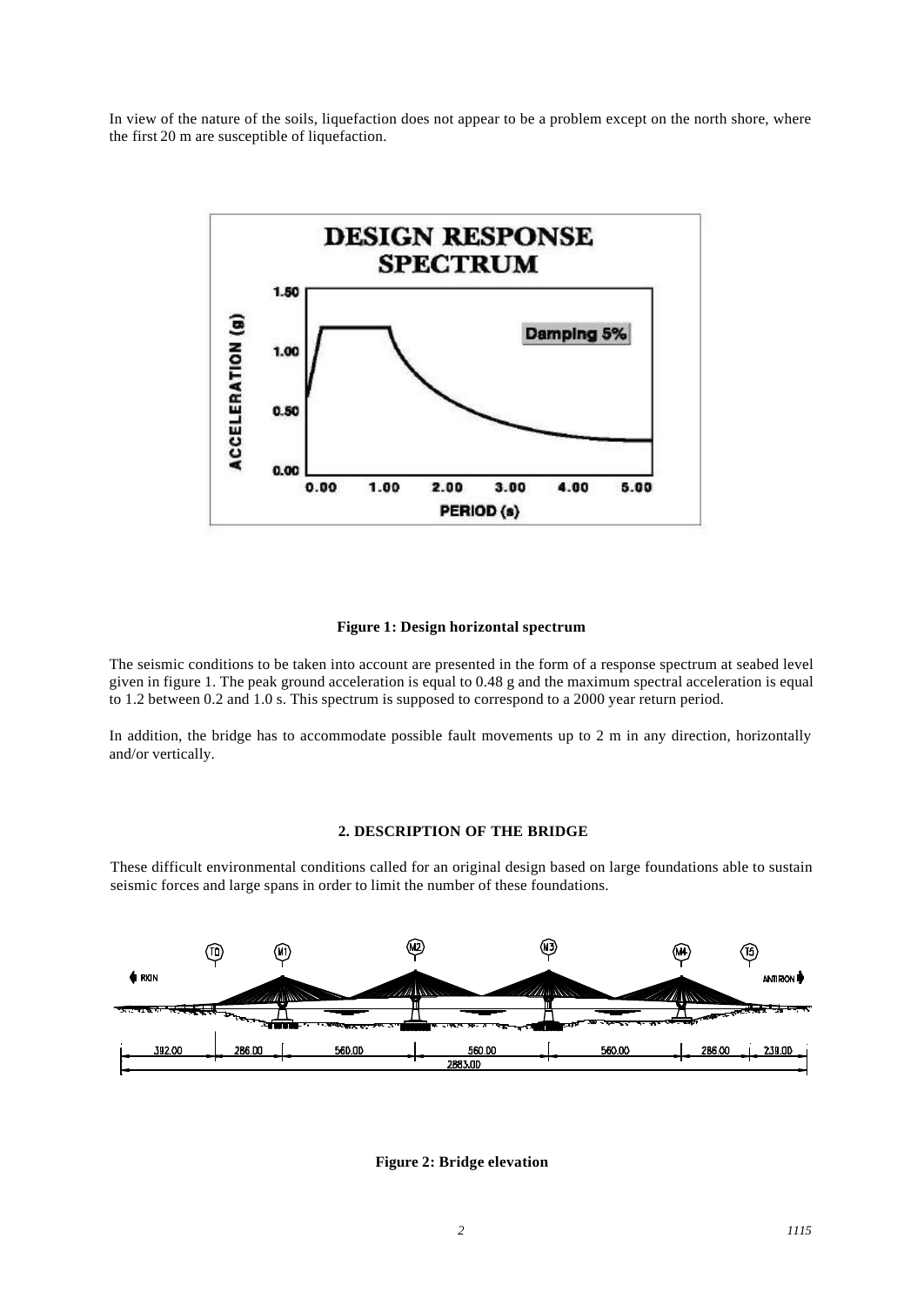The bridge consists of (see figure 2):

- ß the cable-stayed main bridge, 2,252 m long, built on 4 large foundations with a span distribution equal to  $286 m - 560 m - 560 m - 560 m - 286 m$ :
- ß the approach viaducts, 392 m on Rion side and 239 m on Antirion side, made of prefabricated prestressed beams.

Foundations consist of large diameter (90 m) caissons, resting on the seabed (see figure 3). The top 20 m of soils are rather heterogeneous and of low mechanical characteristics. To provide sufficient shear strength to these soil strata, which have to carry large seismic forces coming from structural inertia forces and hydrodynamic water pressures, the upper soil layer is reinforced by inclusions. These inclusions are hollow steel pipes, 25 to 30 m long, 2 m in diameter, driven into the upper layer at a regular spacing of 7 to 8 m (depending on the pier); about 250 pipes are driven in at each pier location. They are topped by a 3 m thick, properly levelled gravel layer, on which the foundations rest. These inclusions are not required under pier M4 owing to the presence of a thick gravel layer.



#### **Figure 3: Foundation and inclusions**

The cable-stayed deck is a composite steel structure made of two longitudinal plate girders 2.2 m high on each side of the deck with transverse plate girders spaced at 4 m and a concrete slab, the total width being 27 m (see figure 4).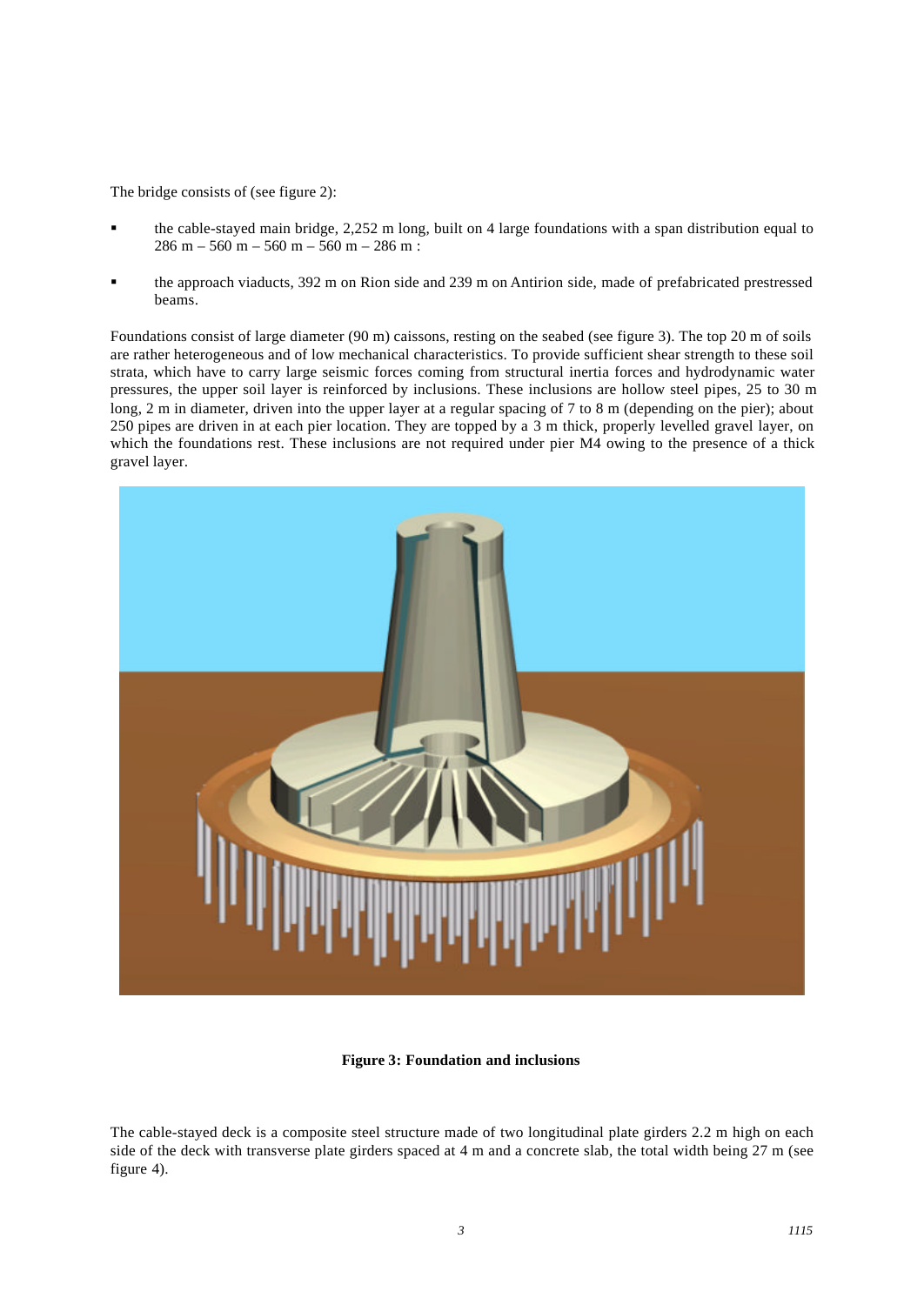

**Figure 4: Typical deck cross section**

Each pylon is composed of four concrete legs 4 x 4 m, joined at the top to give the rigidity necessary to support unsymmetrical service loads and seismic forces (see figure 5). The pylons are rigidly embedded in pier head to form a monolithic structure, up to 230 m high, from sea bottom to pylon top.



**Figure 5: Pier and pylon**

The stay cables, forming a semi-fan shape, are in two inclined arrangements, with their lower anchorages on deck sides and their upper anchorages at the pylon top. They are made of parallel galvanised strands individually protected.

The deck of the main bridge is continuous and fully suspended by means of stay cables for its total length of 2,252 meters. In the longitudinal direction, the deck is free to accommodate all thermal and tectonic movements. At its extremities, expansion joints are required to accommodate movements of 2 m.

In the transverse direction, the deck is connected to each pylon with 4 damping devices. The capacity of each device will be in the range of 3,500 kN, operating in both tension and compression. The dynamic relative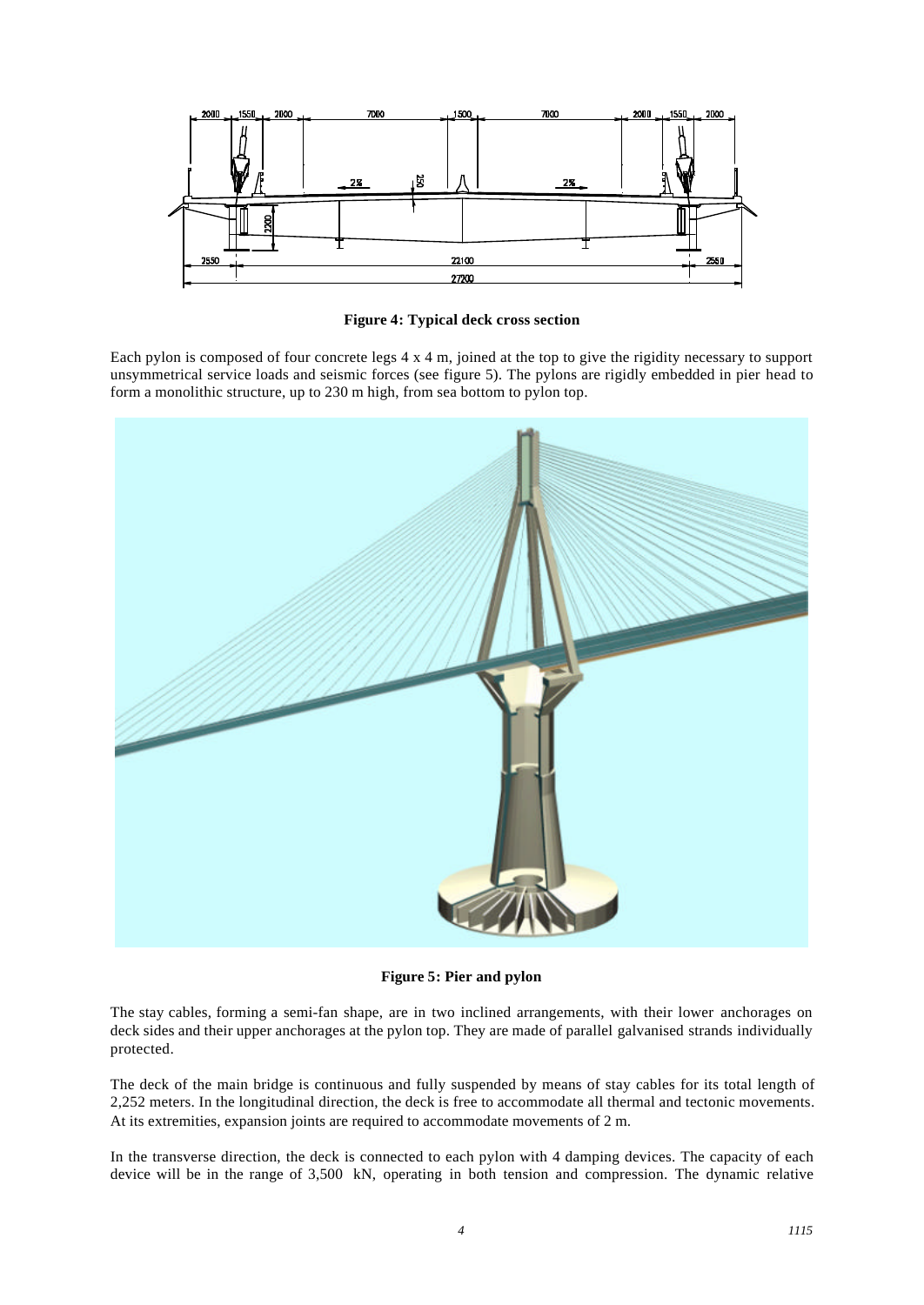movement between the deck and the pylon, during an extreme seismic event is in the order of  $\pm$  1.30 m, and the velocities reached exceed 1 m/sec.

#### **3. DESIGN CONCEPT**

From the beginning it has been clear that the critical load for most of the structure is the design seismic loading, despite the fact that the bridge also has to sustain the impact of a 180,000 dwt tanker sailing at 18 knots.

The choice of the present design of the bridge was made after examination of a wide range of possible solutions in term of span type (suspension spans vs. cable-stayed spans) and foundation concepts.

Particularly with regard to the foundations, the bearing capacity was a major concern in these difficult environmental conditions characterised by poor soil conditions, significant seismic intensities and large depth of water. Alternative foundation concepts (such as piles foundations, deep embedded caissons and soil substitution) have been investigated with their relative merits in terms of economy, feasibility and technical soundness.

This analysis showed that a shallow foundation was the most satisfactory solution as long as it was feasible to significantly improve the top 20 m of soils. This will be achieved by means of metallic inclusions, as described here above. Although the foundations resemble piled foundations, they do not at all behave as such: no connection exists between the inclusions and the caisson raft, which would allow for the foundation to uplift or to slide with respect to the soil; the density of inclusions is far more important and the length smaller than would have been the case in piled foundations. This type of soil reinforcement through metallic inclusions is quite innovative and necessitated extensive numerical studies and centrifuge model tests for its validation.

Another unique feature of this project lies in its continuous cable-stayed deck, which, in addition to being the longest in the world, is totally suspended. This creates an effective isolation system significantly reducing seismic forces in the deck and allowing the bridge to accommodate fault movements between adjacent piers. However, this disposition necessitates installing at each pylon transversal damping devices able to limit lateral displacements of the deck and dissipate large amount of energy during a seismic event. This isolation system must also allow slow tectonic movement and restrain the deck for wind action. These requirements demand large capacity dampers, which are still under investigation. Two solutions are being examined: hydraulic and elastoplastic dampers. Prototype tests will be conducted to confirm their performance.

#### **4. CONSTRUCTION METHODS**

Construction methods for the foundations are those commonly used for the construction of offshore concrete platforms:

- ß construction of the foundation footings in a dry dock up to a height of 15 m in order to provide sufficient buoyancy;
- ß towing and mooring of these footings at a wet dock site;
- ß construction of the conical part of the foundations at the wet dock site;
- ß towing and immersion of the foundations at final position.

However some features of this project make the construction process of its foundations quite exceptional.

The dry dock has been established near the site. It is 200 m long, 100 m wide, 14 deep, and can accommodate the simultaneous construction of two foundations. It has an unusual closure system: the first foundation is built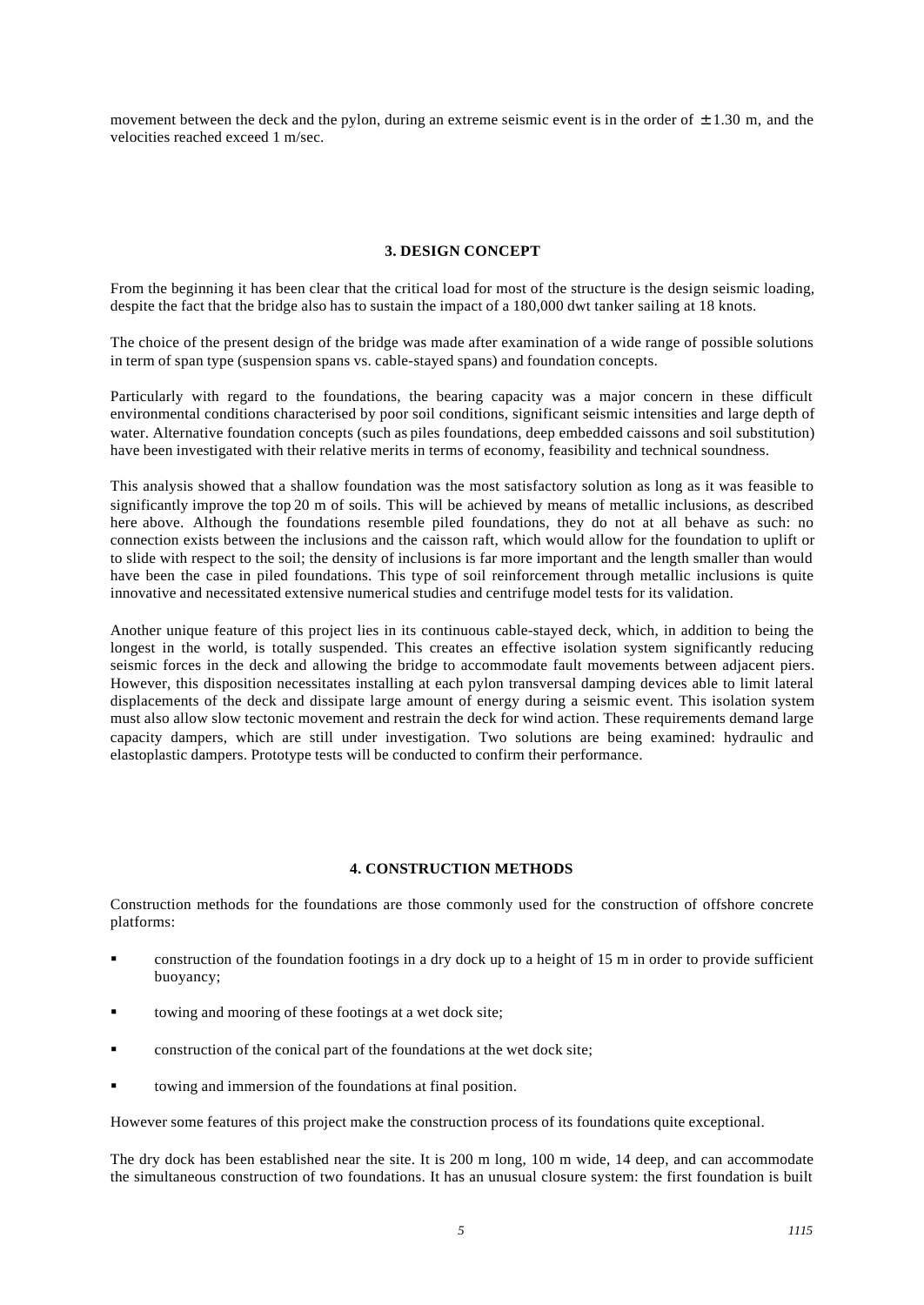behind the protection of a dyke, but once towed out, the second foundation, the construction of which has already started, is floated to the front place and used as a dock gate.

Dredging the seabed, driving 750 inclusions, placing and levelling the gravel layer on the top, with a depth of water reaching 65 m is major marine operation which necessitates special equipment and procedures. In fact, a tension-leg barge has been custom-made, based on the well known concept of tension-leg platforms but used for the first time for movable equipment. This concept is based on active vertical anchorage to dead weights lying on the seabed (see figure 6). The tension in these vertical anchor lines is adjusted in order to give the required stability to the barge with respect to sea movements and loads handled by cranes disposed on its deck. By increasing the tension in the anchor lines, the buoyancy of the barge allows the anchor weights to be lifted from the seabed, then the barge, including its weights, can be floated away to a new position.



**Figure 6: Tension-leg barge**

As already stated, once completed the foundations will be towed then sunk at their final position. Compartments created in the footings by the radial beams will be used to control trim by differential ballasting. Then the foundations will be filled with water to accelerate settlements, which are expected to be significant (in the range of 0,5 m). This pre-loading will be maintained during pier shaft and pier head construction, thus allowing a correction for differential settlements before erecting pylons.

The deck of the main bridge will be erected using the balance cantilever technique, a usual construction method for cable-stayed bridges. The steel deck elements will be 12 m long, topped by a concrete slab formed of precast elements.